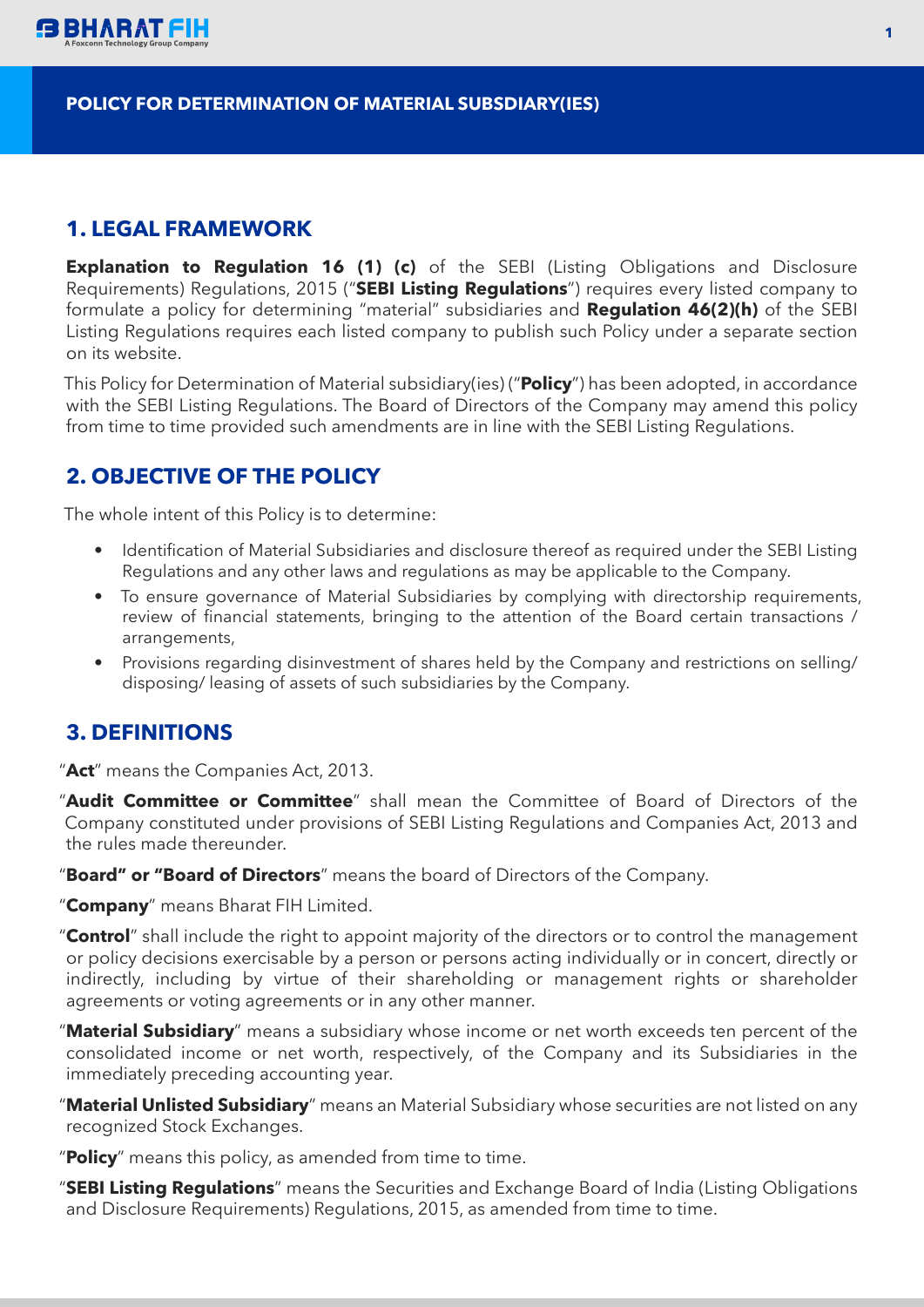

"**Significant transaction or arrangement**" shall mean any individual transaction or arrangement that exceeds or is likely to exceed 10% of the total revenues or total expenses or total assets or total liabilities, as the case may be, of the unlisted Subsidiary for the immediately preceding accounting year.

"**Subsidiary(ies)**" shall mean a subsidiary as defined under the Act and the rules made thereunder.

*All other words and expressions used but not defined in this Policy, but defined in the Companies Act, 2013, the SEBI Listing Regulations and/or the rules and regulations made thereunder shall have the same meaning as respectively assigned to them in such acts or rules or regulations or any statutory modification or re-enactment thereto, as the case may be.*

# **4. EFFECTIVE DATE**

The Board at its meeting held on December 14, 2021 has approved and adopted the Policy. The Policy shall become effective from the date of listing and the commencement of trading of the Equity Shares of the Company on the stock exchanges.

# **5. FRAMEWORK ADOPTED BY THE COMPANY**

- a. The Audit Committee shall also review the financial statements, in particular, the investments made by the unlisted Subsidiary of the Company.
- b. The minutes of the Board meetings of the unlisted Subsidiary company shall be placed at the Board meeting of the Company at regular intervals.
- c. The Board shall be provided periodically with a statement of all significant transactions and arrangements entered into by the unlisted Subsidiary Company.
- d. The management of the unlisted Subsidiary shall periodically bring to the notice of the Board of the Bank, a statement of all significant transactions and arrangements entered into by the unlisted Subsidiary.
- e. At least one Independent Director of the Company shall be a director on the board of the Material Unlisted Subsidiary whether incorporated in India or not.
- f. Only for the purposes of this provision, notwithstanding anything to the contrary contained in regulation 16 (1) (c), the term "Material Subsidiary" shall mean a subsidiary, whose income or net worth exceeds twenty percent of the consolidated income or net worth respectively, of the listed entity and its subsidiaries in the immediately preceding accounting year.
- g. The Company shall not dispose of shares in its Material Subsidiary, which would reduce its shareholding (either on its own or together with other subsidiaries) to less than or equal to 50% or cease the exercise of control over the subsidiary without passing a special resolution in its general meeting except in cases where such divestment is made under a scheme of arrangement duly approved by Court/Tribunal or under a resolution plan duly approved under Section 31 of the Insolvency and Bankruptcy Code, 2016 and such an event is disclosed to the recognized stock exchanges within one day of the resolution plan being approved.
- h. Selling, disposing and leasing of assets amounting to more than 20% of the assets of the Material Subsidiary on an aggregate basis during a financial year shall require prior approval of shareholders by way of special resolution unless the sale/disposal/lease is made under a scheme of arrangement duly approved by a court/tribunal or under a resolution plan duly approved under section 31 of the Insolvency and Bankruptcy Code, 2016 and such an event is disclosed to the recognized stock exchanges within one day of the resolution plan being approved.